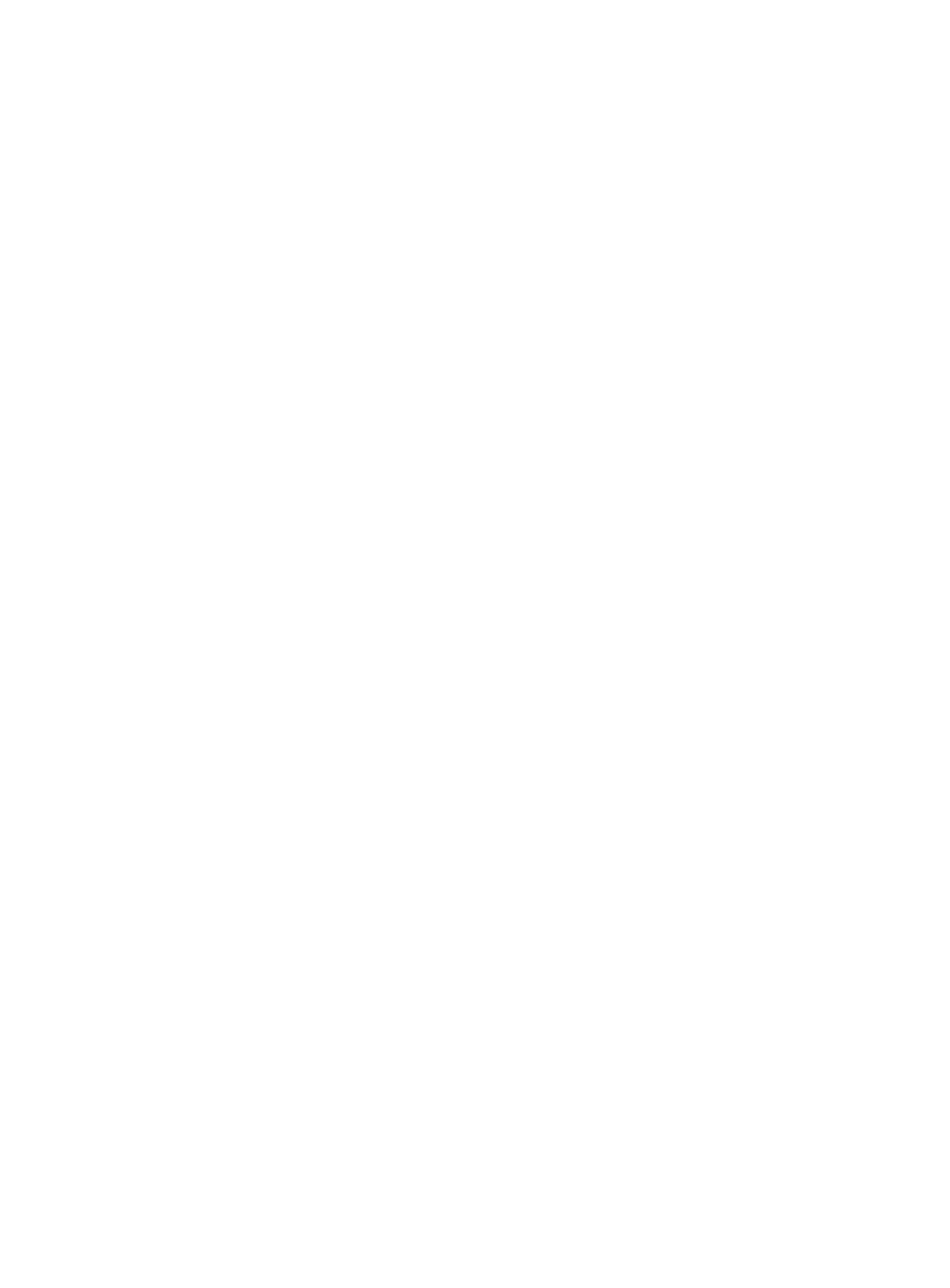# **Sintered Bauxite perfomance compared with Silica Sand and Chromite Sand**

# **Executive Sumary**

Physical properties evaluation and casting trials were performed on a synthetic aggregate material directly produced from bauxite with high alumina content and compared to properties and casting performance of silica and chromite sand. This product was created by Curimbaba Group and has the name of CastBall. The following physical properties were evaluated for each sand sample; AFS-GFN, tensile profiles, specific surface area, pH, acid demand value (ADV), base permeability, bulk and tapped density, specific heat capacity, and linear expansion. Stepcone castings and Gertzman castings were poured for evaluating casting quality performance in low carbon, low alloy steel, class 35 grey iron, and 60-40-18 ductile iron. Tensile cores and cores for casting analysis were prepared using the furan no-bake, phenolic ester-cured no-bake, and phenolic urethane cold box binder systems. Physical properties were determined to be comparable to the base line sands investigated. The low thermal expansion was observed for the CastBall and was related to the absence of veining defects in the casting trials. CastBall demonstrated satisfactory casting performance in a laboratory and foundry environment. Subsequent investigation using an engineering CastBall, where tried to prevent penetration, showed improvement in metal penetration resistance. Industrial casting trial using CastBall in an uncoated core application showed acceptable results for a complex stainless steel casting when compared to zircon coated silica sand. Based on the laboratory results and industrial casting trial, CastBall aggregate presently meets casting requirements for ferrous applications with an absence of veining defects.

## **Introduction**

Natural occurring sands mined from large deposits have been traditionally used since the dawn of metal casting. Historically, natural occurring sand with natural occurring binding agents such as clay was the primary molding medium of choice. With the advent of polymeric based binder systems, removal of these additives was a requirement to prevent interference with the chemical reactions of the sand binder. Today, practically all sands arrive at the foundry washed, free of impurities and other unwanted material. This advancement in the science of molding aggregates has lead to huge strides in producing highly complex casting designs.

As the demand of molding aggregates to meet special casting requirements increased, introduction of other sands such as chromite and zircon sand addressed issues related to casting defects to produce defect-free, high quality castings while minimizing post-processing costs for the foundry. In order to meet these requirements, several factors to meet the severe conditions induced by the particular casting alloy, particularly ferrous situations, some important properties are necessary of a molding aggregate. These factors are permeability, thermal stability, surface energy properties between the liquid metal and molding aggregate, compatibility with other molding aggregates, additives, and binding agents; screen distribution, refractoriness, heat transfer properties, changes in resin demand levels, possible thermos-chemical reactions when molding aggregate stream(s) are mixed, and thermal expansion properties.**MC** CURIMBABA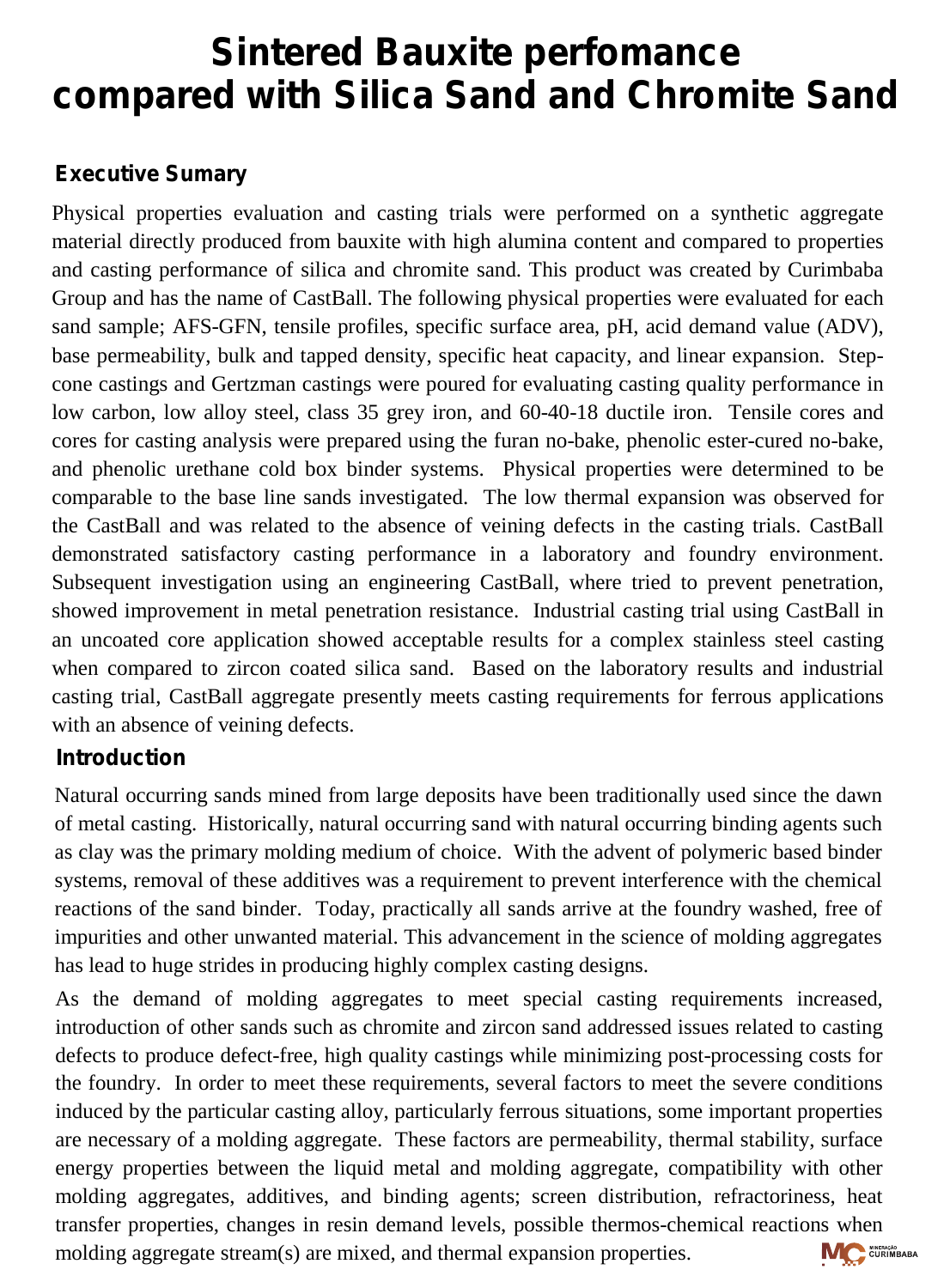Since the 1990's, synthetic sands have been introduced to the foundry industry to address the limited availability of specialty sands and cost associated with transporting these sands over long distances to the foundry. Derived and processed from lower cost ceramic materials, synthetic sands have been developed to meet molding and casting requirements attained from natural occurring specialty sands. The challenge of synthetic sand producers is producing a comparable molding aggregate at a substantially lower cost. Additionally, changes in resin demand levels, possible thermo-chemical reactions when molding aggregate stream are mixed, and higher permeability issues leading to casting surface changes have been a concern for the foundry in adopting these types of molding aggregates.

This case study presents the preliminary investigation of engineering a synthetic sand, in this case called CastBall, to meet the harsh thermal conditions of the casting process while developing molding properties to address metal penetration and veining defects associated with ferrous casting applications.

# **Physical Properties and Cores**

Physical properties testing included tensile strength, density profile and scratch hardness at 30 seconds, 5 minutes, 1 hour, 4 hours and 24 hours. A KitchenAid mixer was used to prepare cores for physical testing, step come cores, and Gertzman cores.

#### Furan Binder System

A batch of sand (3000 grams for silica, 3500 grams for sintered bauxite and chromite) was placed in the mixer. A sulfonic type co-reactant was first added to the sand and mixed for 60 seconds after which the furfuryl alcohol resin was added and mixed for a further 60 seconds. The sand was then packed into the respective core boxes and allowed to cure while checking for work time and strip time. After strip time was reached, the cores were placed on a shelf and allowed to cure for 24 hours before testing, except in the case of tensile strength tests. A resin content of 1.5% based on sand and co-reactant content of 30% based on resin was used for all cores.

#### Phenolic Ester Binder System

The same procedure of Furan system, except for using potassium based ester co-reactant and using 1.75% resin.

#### Phenolic Urethane Cold-Box Binder System

A batch of sand (3000 grams for Silica, 3500 grams for sintered bauxite and chromite) was placed in the mixer. A resin content of 1.25% based on sand was used at a Part I: Part II ratio of 55:45. The Part I resin was first added to the sand and mixed for 60 seconds after which the Part II was added and mixed for a further 60 seconds. The sand was then removed from the mixer and blown into the cold-box tensile core pattern using a Redford Cold-Box machine. The sand was then gassed with TEA for 1 second and then purged with dry air for a further 7 seconds. Three tensile cores from the gang core box were then placed in the desiccator and the above process was repeated till a total of 15 cores were obtained.

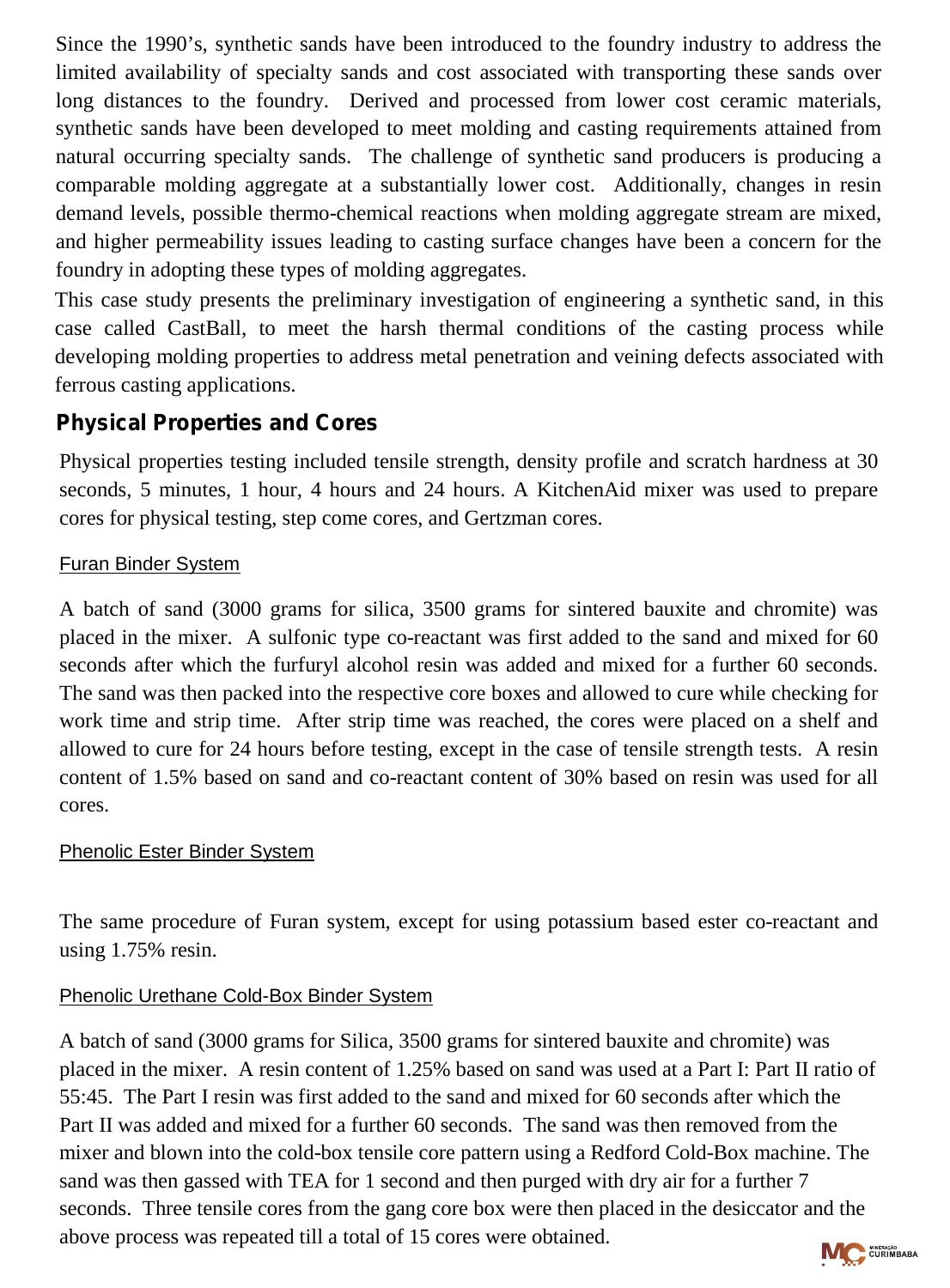The same sand preparation procedure was followed to prepare Gertzman and step-cone cores. After sand preparation, the mixed sand was manually packed for the step cone cores whereas the Gertzman cores were blown using the Redford Cold-Box blower. For the step-cone cores, a Gaylord Gassing Chamber was used to produce using a gassing pressure of 20 psi for 4 seconds and purging pressure of 40 psi for 30 seconds. The curing parameters for the Gertzman cores were identical to the parameters used to produces dog bone cores for tensile testing.

## **Sand Charactarization**

The AFS-GFN, specific surface area, pH, ADV, base permeability, bulk and tapped density tests were run according to AFS standards specified in the AFS Core and Mold Handbook, 3<sup>rd</sup> Edition. A Simpson digital absolute Permmeter was used to determine base permeability. A Thwing-Albert tensile tester was used to measure the tensile strength. A high temperature dilatometer was used to run the linear expansion tests. Tests were run from room temperature to  $1600^{\circ}$ C at a rate of 15<sup>o</sup>C per minute. Samples in the dry condition were compacted into high purity alumina crucibles and placed in the dilatometer and flushed with nitrogen for approximately 15 minutes.

# **Specific Heat Capacity Determination**

Specific heat capacity for sintered bauxite 40/100, silica 50/140, and chromite 40/100, determined by the ASTM sapphire method, was measured inside a thermo-gravimetric analysis and differential scanning calorimetry (TGA/DSC) (Mettler Toledo TGA/DSC 1 STARe System, Zurich, Switzerland). To accurately determine the heat capacity of the molding aggregates, a dynamic and isothermal hold profile was developed to minimize the thermal conductivity effects.<sup>2</sup> The DSC profile used was

- 1. Isothermal hold at  $30^{\circ}$ C for 10 minutes.
- 2. Dynamic heating from  $30^{\circ}$ C to  $275^{\circ}$ C at a heating rate of  $20^{\circ}$ C/min.
- 3. Isothermal hold at  $350^{\circ}$ C for 60 minutes.
- 4. Dynamic heating from  $350^{\circ}$ C to  $550^{\circ}$ C at a heating rate of  $20^{\circ}$ C/min.
- 5. Isothermal hold at  $625^{\circ}$ C for 60 minutes.
- 6. Dynamic heating from  $625^{\circ}$ C to  $825^{\circ}$ C at a heating rate of  $20^{\circ}$ C/min.

All DSC experiments were performed using a pure nitrogen flow rate of 20 mL/min.

# **Step Cone and Gertzman Mold Preparation**

Step-cone and Gertzman molds, excluding the test cores, were prepared using silica sand using a bio-urethane no-bake binder system. A Palmer M50 continuous no-bake mixer was used for mold production at a dispensing flow rate of approximately 50 lbs. per minute of no-bake sand. The step-cone molds utilized a vertically parted cope and drag dump box measuring approximately 15" x15" x 7.5" for the cope and identical width and length dimensions for the drag dump box but with a 3" depth.

The Gertzman mold, holding four 2" by 2" sample cores, was constructed using multiple sections. The 3-inch diameter riser section was double stacked to increase the metallostatic pressure on the cores.

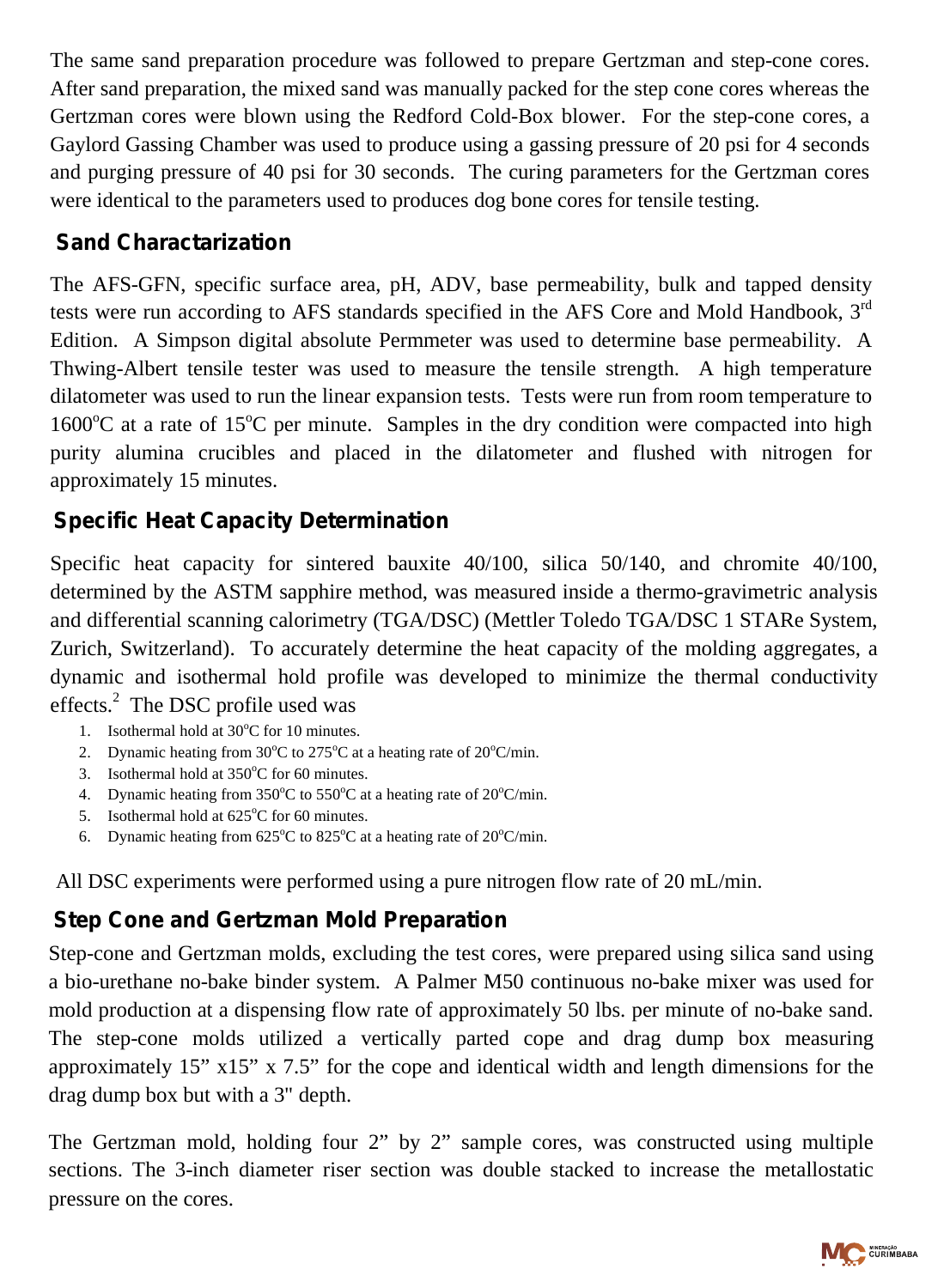## **Melting Procedure**

The composition of the metal used in the trials was consistent with the chemistry used to produce standard class low alloy steel, class 35 grey iron, and 60-40-18 ductile iron. The metal was melted in a 340 lb. high frequency coreless induction furnace utilizing a neutral refractory lining. After meltdown, the slag was removed and chemical analysis sample was taken. After the chemical analysis was verified and, if necessary, alloy additions made, the temperature of the molten metal was raised to approximately  $3050^{\circ}F (1676^{\circ}C)$  in the case of steel and  $2700^{\circ}F$ in the experiments requiring of grey or ductile iron. The heats were tapped into a 350 lb. heated monolithic tilt pour ladle. The metal was then poured into the molds located on the pouring line using a target pouring temperature of 2900°F for Steel and 2600°F for grey and ductile iron. An approximate total target pour time of 10 to 12 seconds was used for the step cone molds and 30- 40 pour time for the Gertzman molds, with each step-cone mold requiring approximately 32 lbs. of metal and each Gertzman mold requiring approximately 80 lbs. of metal.

## **Results**

#### AFS-GFN

The average grain fineness number (GFN) obtained from a sieve analysis are shown in Table 1. the screen classification is defined as the amount of retained sand grains exceeding 10% or more retained on a screen based on the distribution provided in Table 2.

| Sample ID                 | GFN | <b>Screen</b><br><b>Classification</b> |
|---------------------------|-----|----------------------------------------|
| CastBall 40/50            | 35  | 2-screen                               |
| CastBall 40/100           | 56  | 4-screen                               |
| CastBall 40/70            | 40  | 3-screen                               |
| CastBall 70/140           | 78  | 3-screen                               |
| Chromite $40/100$         | 45  | 4-screen                               |
| Round Grain Silica 50/140 | 63  | 4-screen                               |

#### *Table 1: AFS-GFN Results*

*Table 2. Screen Distribution*

| <b>Screen</b> | <b>CastBall</b><br>40/50 | <b>CastBall</b><br>40/100 | CastBall 40/70 | CastBall 70/140 | <b>Chromite</b><br>40/100 | <b>Silica 50/140</b> |
|---------------|--------------------------|---------------------------|----------------|-----------------|---------------------------|----------------------|
| 20            | 0.02                     | 0.00                      | 0.00           | 0.01            | 0.74                      | 0.00                 |
| 30            | 0.02                     | 0.03                      | 0.05           | 0.00            | 5.51                      | 0.02                 |
| 40            | 58.89                    | 18.66                     | 32.14          | 0.06            | 15.33                     | 4.16                 |
| 50            | 34.28                    | 28.16                     | 44.45          | 0.04            | 31.00                     | 21.72                |
| 70            | 6.00                     | 18.61                     | 19.08          | 18.34           | 34.47                     | 23.38                |
| 100           | 0.75                     | 24.06                     | 3.74           | 56.23           | 11.75                     | 26.85                |
| 140           | 0.01                     | 8.09                      | 0.46           | 19.44           | 0.88                      | 16.90                |
| 200           | 0.00                     | 1.60                      | 0.02           | 4.04            | 0.18                      | 5.10                 |
| 270           | 0.00                     | 0.34                      | 0.00           | 1.02            | 0.04                      | 1.06                 |
| Pan           | 0.00                     | 0.22                      | 0.00           | 0.66            | 0.02                      | 0.68                 |

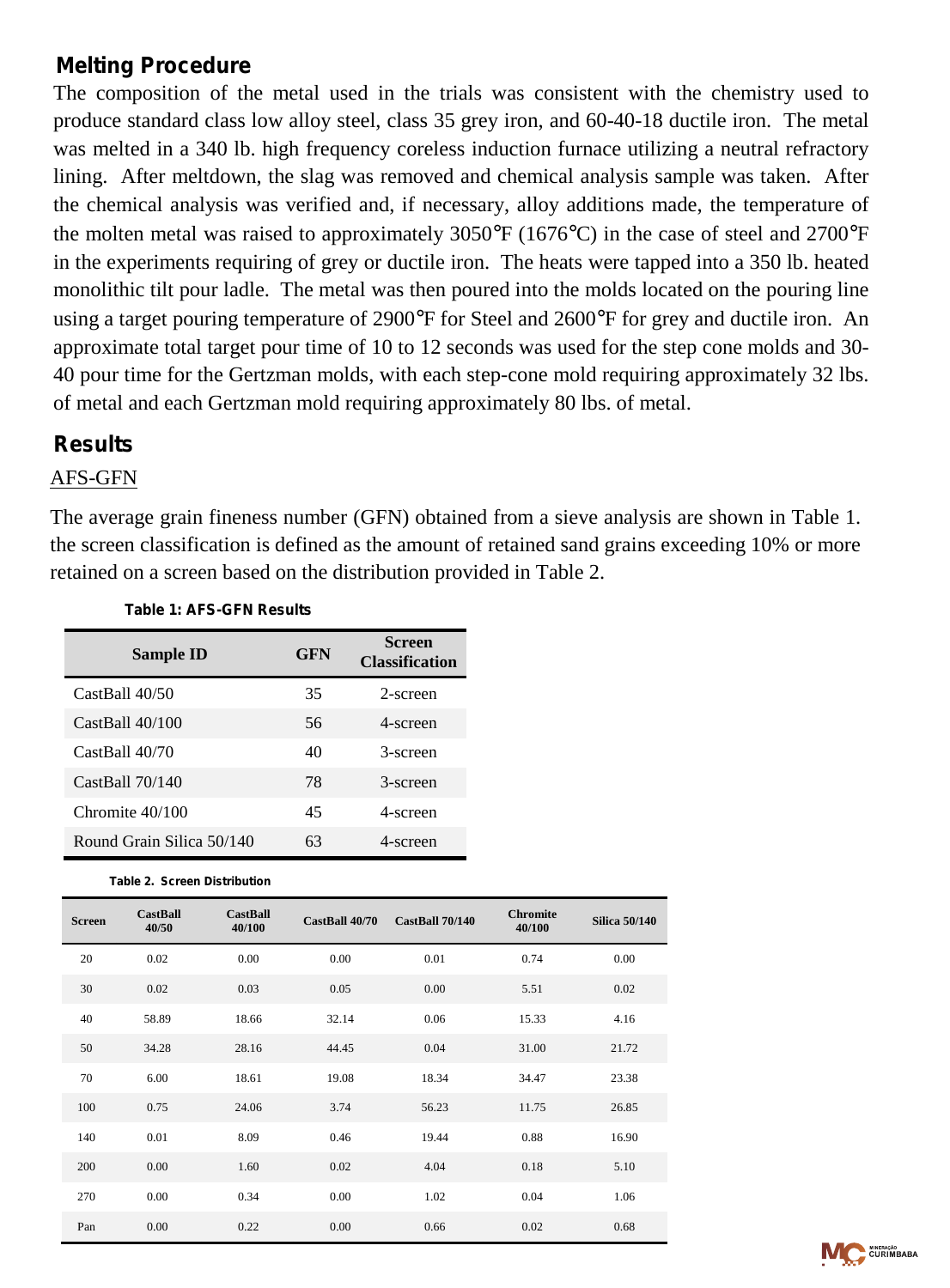Specific Surface Area, PH, Acid Demand Value, and Base Permeability

Results are shown in Table 3. The CastBall 40/50 aggregate exhibited a surface area half of silica, indicating that could require less binder, however, not in the same percentage reduction. The binder demand for CastBall would be comparable to chromite sand. However, chromite exhibited lower surface area than CastBall 40/50. This is an unexpected result because of the sand distribution and acicular nature of chromite. Acid Demand Value (ADV) and pH for all aggregates tested were comparable, indicating minimal effect on basic or acidic type binder systems. The most notable feature of CastBall was the exceptional permeability, that characteristic could decrease gas related defects.

| <b>Sample</b><br><b>ID</b> | <b>Surface</b><br>Area | pH  | <b>ADV</b> | <b>Base</b><br><b>Permeability</b> |
|----------------------------|------------------------|-----|------------|------------------------------------|
| CastBall<br>40/50          | 76.8                   | 7.5 | 1.36       | 370.0                              |
| Chromite<br>40/100         | 55.3                   | 77  | 1.15       | 144.0                              |
| Silica<br>50/140           | 160.5                  | 8.8 | 0.283      | 54.67                              |

| <b>Table 3: Physical Properties Results</b> |
|---------------------------------------------|
|---------------------------------------------|

#### Bulk and Taped Density

The bulk and tapped density results are shown in Table 4. The data shows sintered bauxite has an intermediate density between chromite and silica sand.

| <b>Sample ID</b>   | <b>Bulk</b><br><b>Density</b> | <b>Tapped</b><br><b>Density</b> |
|--------------------|-------------------------------|---------------------------------|
| CastBall 40/50     | 2.017                         | 2.197                           |
| Chromite<br>40/100 | 2.598                         | 2.860                           |
| Silica $50/140$    | 1.590                         | 1.750                           |

*Table 4: Bulk and Tapped Density*

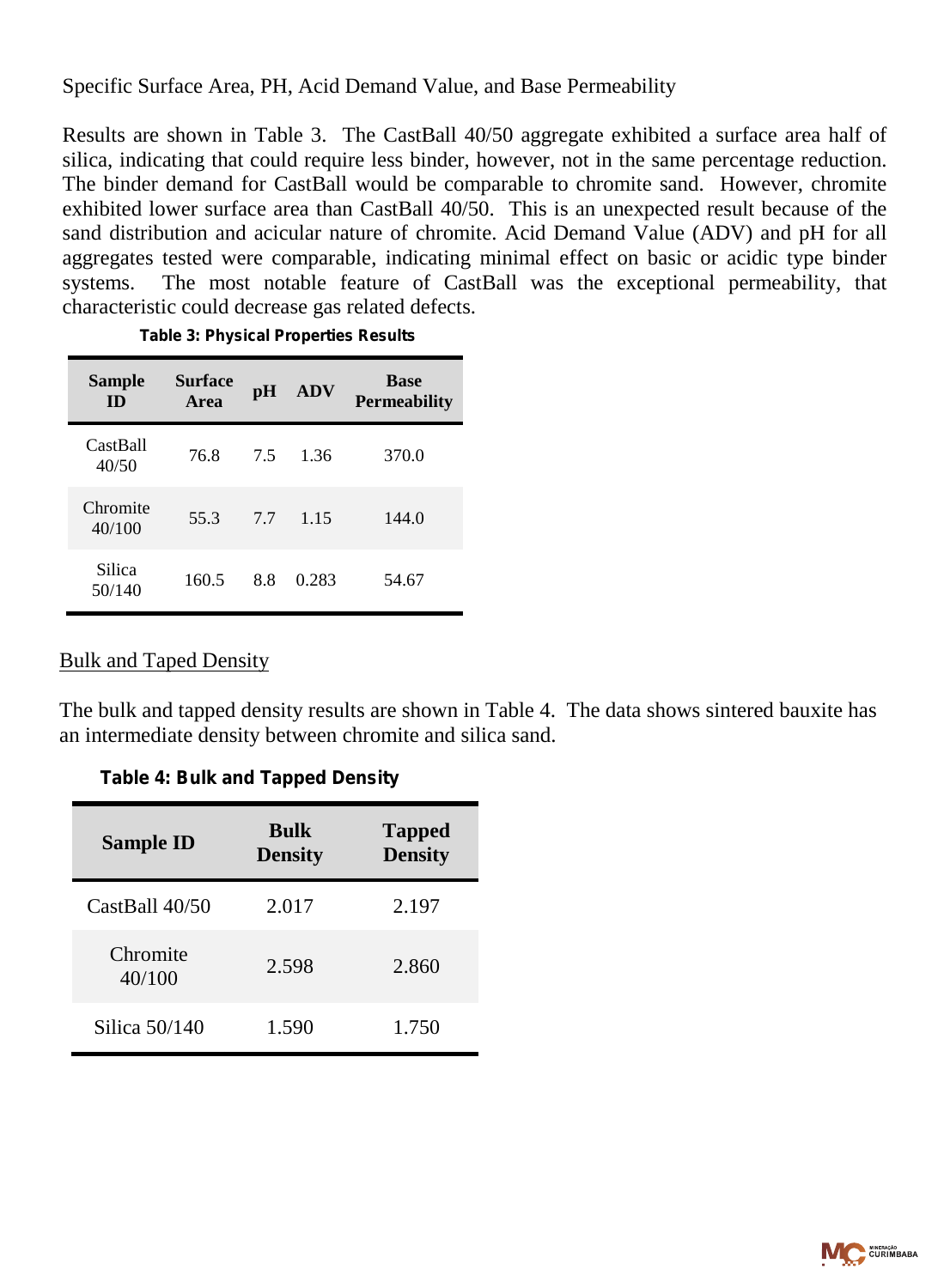#### Linear Expansion

Linear expansion results obtained are shown in Figure 1. All samples were run as un-bonded aggregate. It can be seen that silica, as expected, goes through the alpha-beta phase transition at  $1045^{\circ}$ F (580°C) and starts undergoing a cristobalite transition at 2410°F (1300°C). Both CastBall 40/50, CastBall 40/100, and chromite display lower linear expansion when compared to round grain silica. CastBall  $40/100$  exhibited a lower linear expansion rate up to  $1475^{\circ}$ F  $(800^{\circ}$ C) than CastBall 40/50. The expansion rate increases up to the identified sintering point. Chromite starts sintering at  $\sim$ 2450°F (1350°C) while CastBall 40/50 and 40/100 start sintering at  $2100^{\circ}$ F (1150 $^{\circ}$ C).



*Figure 1. Linear Expansion Curves – Refered Bauxite 40/70 as CastBall 40/70 and Bauxite 40/100 as CastBall 40/100.*

Specific Heat Capacity

Specific heat capacity for CastBall 40/100, determined by the ASTM sapphire method. The results are shown in Figure 2. CastBall 40/100 showed a rise in thermal heat capacity to approximately 800°C, starting at 0.75 J/g °C and increasing to roughly 1.4 J/g °C. Chromite  $40/100$  showed a thermal capacity range of 0.65 to 1.4 J/g  $^{\circ}$ C for the temperature range investigated. In the case of silica 50/140, the specific heat capacity increased from 0.8 to 1.1 J/g °C to approximately 575°C followed by a decrease to 1.0  $\bar{J}/g$  °C at 650°C with a subsequent increase to 1.1 J/g<sup>o</sup>C at 800<sup>o</sup>C. This change in thermal heat capacity between the range of 575<sup>o</sup>C and  $650^{\circ}$ C can be attributed to the phase change of silica.



*Figure 2. Specific Heat Capacity of bauxite 40/100 (CastBall 40/100), silica 50/140, and chromite 40/100.*

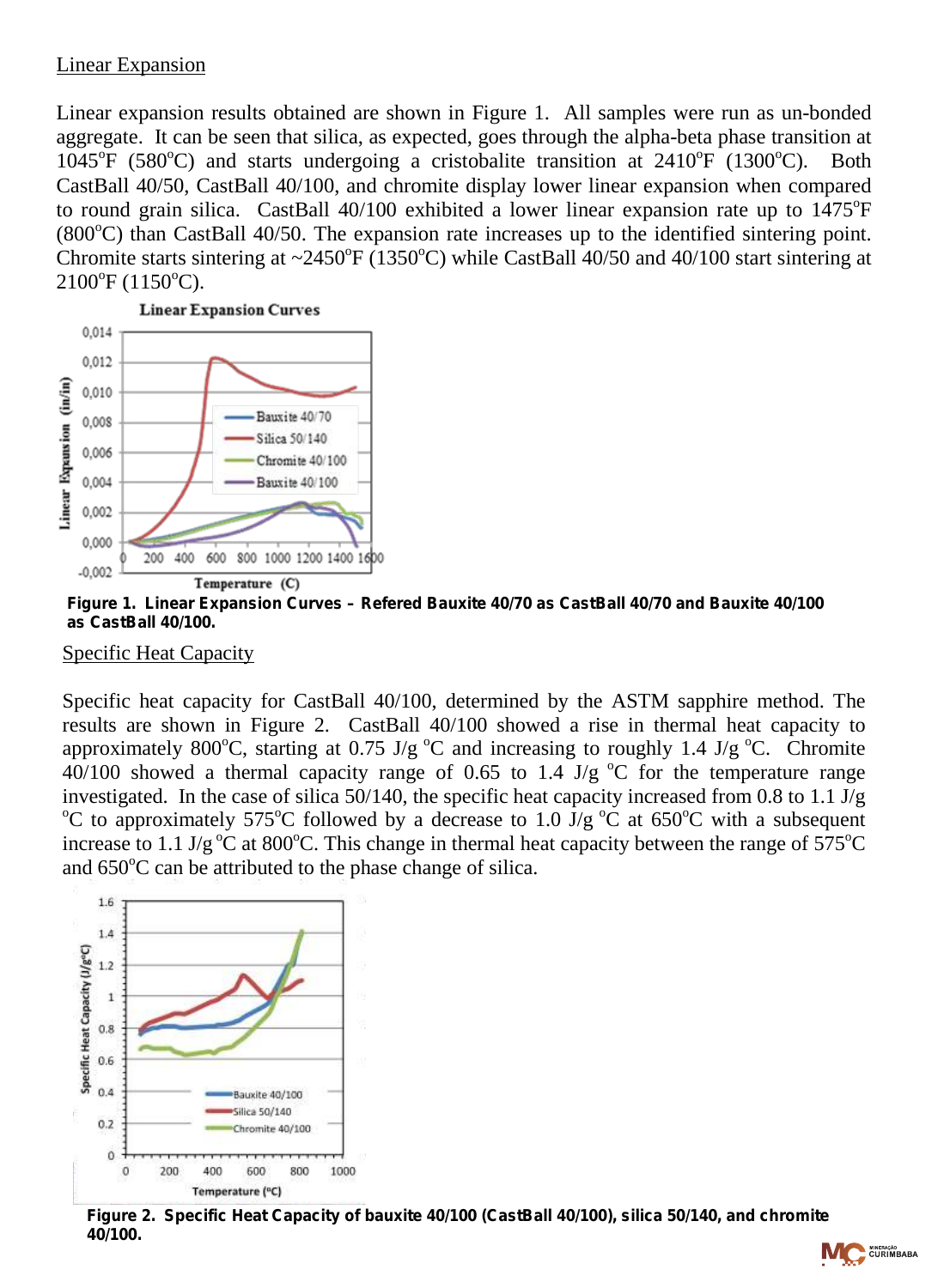#### Tensile Strength Results

The tensile strength results obtained for Furan binder system at 1.5% resin content, Phenolic Ester binder system at 1.75% resin content and Phenolic Urethane Cold-Box binder system at 1.25% resin content are shown in Figure 3, 4 and 5 respectively. The significant contributor to the higher tensile properties of silica sand for the furan binder system can be contributed to the higher surface area and broad screen distribution. CastBall 40/50 was comparable in strength, no significant detrimental effects for screen distribution or chemical nature of CastBall 40/50 was observed with the furan binder system, neither for phenolic ester cured binder system. For the phenolic urethane binder system, CastBall 40/50 had the lowest performance, however, still acceptable for foundry industry.



*Figure 3, Figure 4, Figure 5. Tensile strength profile for Bauxite (CastBall) 40/50, silica 50/140, and chromite 40/100.*

#### Step Cone Casting Analysis

The step-cone castings obtained were evaluated for veining, metal penetration, and overall surface quality. The evaluation method is described in Reference 3. The overall index is a sum of the veining and penetration indexes. Higher index values indicate more veining or penetration while lower index values indicate better defect resistance.

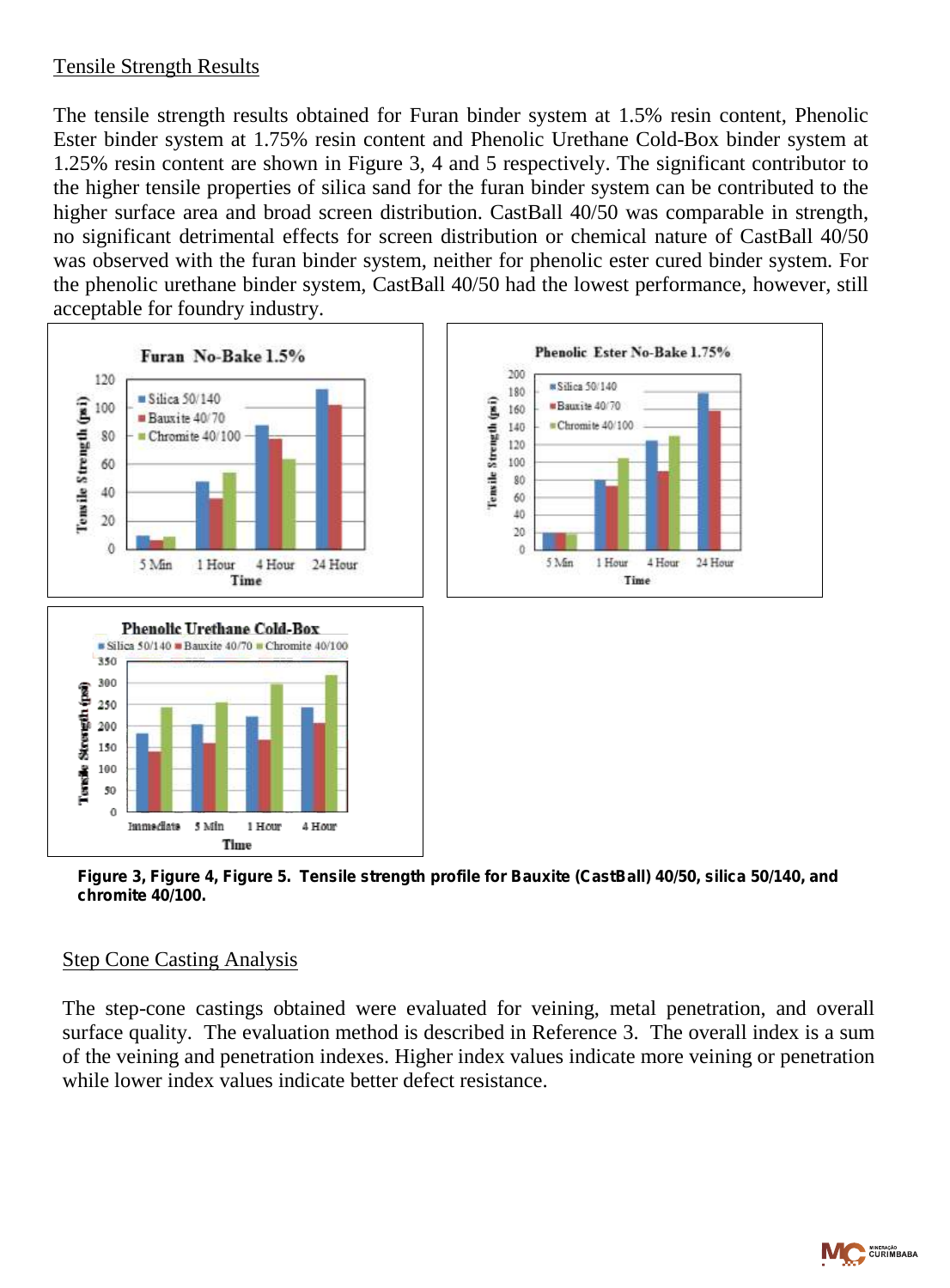#### Grey Iron

Table 5 shows the casting analysis results for coated and uncoated cores produced using the phenolic ester-cured binder system poured with a class 35 iron. The best performing aggregate was the CastBall 40/50 with a graphite coating. The significant contributing factor to the overall index was penetration resistance, though the penetration resistance exhibited the second lowest penetration value. When comparing the index values for uncoated cores, penetration resistance was comparable to chromite sand. This can be contributed to the grain fineness value for bauxite and chromite. However, as expected, silica sand performed the worst for coated and uncoated based on the overall index value mainly from the high propensity to form veining defects.

The same table shows the casting analysis results for coated and uncoated cores produced using the furan binder system. Again, CastBall 40/50 performed the best in overall defect resistance with the coated and uncoated CastBall ranking in the top three best overall performing aggregate material. The major attribute was its veining resistance. This can be attributed to the low thermal expansion properties of CastBall 40/50. However, the penetration resistance was markedly reduced, attributable to low grain fineness and high permeability of CastBall.

The table also shows the casting analysis results for coated and uncoated cores produced using the phenolic urethane cold-box binder system. The overall defect index value of the CastBall aggregate performed noticeably better than silica sand but was slightly worse that chromite sand. Similar to the furan binder system, penetration resistance was the contributing factor to the overall defect ranking, reinforcing the physical properties evaluation observations of low grain fineness number and high permeability of CastBall 40/70.

It is important to add that as lower the index as better. First, through the step cone, it is analyzed every part of the cone where there is a grade for each step, where there is a higher grade when when there is lots of penetration or veining and a lower grade when there is few penetration or veining, the overall sum result the final ranking.

| Aggregate            | Coating     | <b>Binder System</b>  | Penetration | Veining  | <b>Penetration Index</b> | Veining Index | Overall Ranking |
|----------------------|-------------|-----------------------|-------------|----------|--------------------------|---------------|-----------------|
| Silica 50/140        | Graphite    | Phenolic-Ester        | 35          | 39       |                          |               |                 |
| CastBall 40/50       | Graphite    | Phenolic-Ester        | 34          |          |                          |               |                 |
| Chromite 40/100      | Graphite    | Phenolic-Ester        | 44          | 0        |                          |               |                 |
| Silica 50/140        | None        | Phenolic-Ester        | 28          | 62       |                          |               |                 |
| CastBall 40/50       | <b>None</b> | Phenolic-Ester        | 37          |          |                          |               |                 |
| Chromite 40/100 None |             | <b>Phenolic-Ester</b> | 37          | 0        |                          |               |                 |
| Silica 50/140        | Graphite    | Furan                 | 34          | 60       |                          |               |                 |
| CastBall 40/50       | Graphite    | Furan                 | 47          | 4        |                          | h             |                 |
| Chromite 40/100      | Graphite    | Furan                 | 28          | 47       |                          |               |                 |
| Silica 50/140        | None        | Furan                 | 30          | 66       |                          |               |                 |
| CastBall 40/50       | <b>None</b> | Furan                 | 54          | $\Omega$ | b                        |               |                 |
| Chromite 40/100 None |             | Furan                 | 38          | 14       |                          | 4             |                 |
| Silica 50/140        | Graphite    | Phenolic-Urethane     | 47          | 58       |                          |               |                 |
| CastBall 40/50       | Graphite    | Phenolic-Urethane     | 59          |          |                          |               |                 |
| Chromite 40/100      | Graphite    | Phenolic-Urethane     | 38          | 8        |                          |               |                 |
| Silica 50/140        | None        | Phenolic-Urethane     | 42          | 21       |                          |               |                 |
| CastBall 40/50       | <b>None</b> | Phenolic-Urethane     | 51          | 0        |                          |               |                 |
| Chromite 40/100 None |             | Phenolic-Urethane     | 45          | 0        |                          |               |                 |

#### *Table 5. Class 30 Gray Iron Step-cone Castings Analysis*

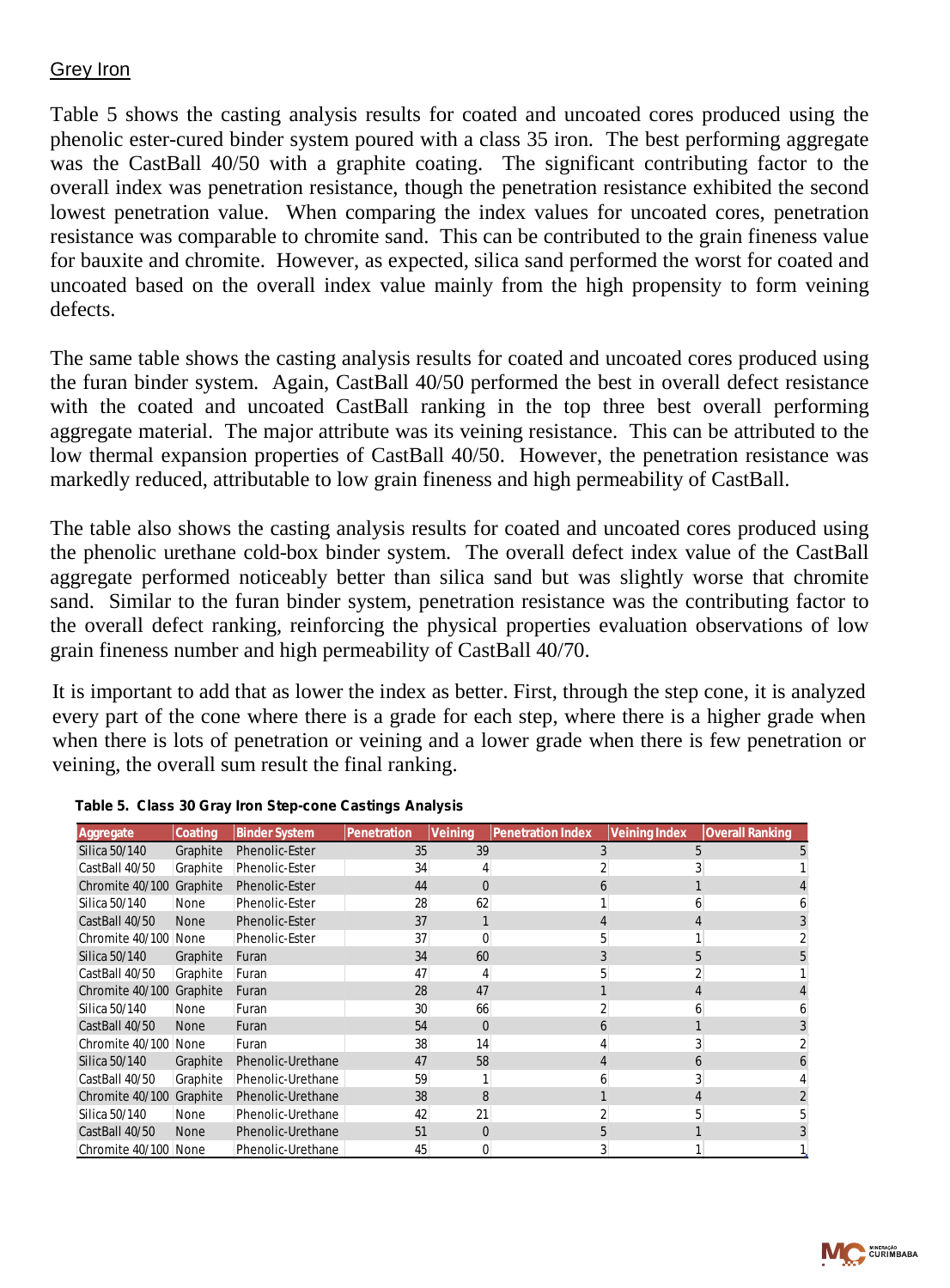#### Ductile Iron

Table 6 shows the casting analysis results for coated and uncoated cores produced using the phenolic ester-cured binder system. The best overall performing aggregate was chromite sand and worst performing was silica sand. CastBall and chromite showed no veining defects. However, the penetration performance of CastBall ranked as the lowest for coated and uncoated cores.

The same table shows the casting analysis results for coated and uncoated cores produced using the phenolic urethane cold-box binder system. Similar to the phenolic ester-cured test, CastBall and chromite sand exhibited no or minimal veining defects. The better performance of chromite sand is attributable to the finer and broader distribution of the chromite sand grains measured in the physical properties evaluation section, leading to better penetration resistance of chromite sand as observed on the table bellow.

| Aggregate                | lCoating    | <b>Binder System</b> | Penetration | Veinina | <b>IPenetration Index</b> | Veining Index | <b>Overall Ranking</b> |  |
|--------------------------|-------------|----------------------|-------------|---------|---------------------------|---------------|------------------------|--|
| Silica 50/140            | Graphite    | Phenolic-Ester       | 43          | 39      |                           |               |                        |  |
| CastBall 40/50           | Graphite    | Phenolic-Ester       | 50          |         |                           |               |                        |  |
| Chromite 40/100          | Graphite    | Phenolic-Ester       | 29          |         |                           |               |                        |  |
| Silica 50/140            | None        | Phenolic-Ester       | 50          | 80      |                           |               |                        |  |
| CastBall 40/50           | <b>None</b> | Phenolic-Ester       | 51          |         |                           |               |                        |  |
| Chromite 40/100          | <b>None</b> | Phenolic-Ester       | 35          |         |                           |               |                        |  |
| Silica 50/140            | Graphite    | Phenolic-Urethane    | 25          | 41      |                           |               |                        |  |
| CastBall 40/50           | Graphite    | Phenolic-Urethane    | 49          |         |                           |               |                        |  |
| Chromite 40/100 Graphite |             | Phenolic-Urethane    | 43          |         |                           |               |                        |  |
| Silica 50/140            | None        | Phenolic-Urethane    | 26          | 64      |                           |               |                        |  |
| CastBall 40/50           | <b>None</b> | Phenolic-Urethane    | 58          |         |                           |               |                        |  |
| Chromite 40/100          | <b>None</b> | Phenolic-Urethane    | 44          |         |                           |               |                        |  |

|  | Table 6. Class 30 Ductile Iron Step-cone Castings Analysis |  |
|--|------------------------------------------------------------|--|
|  |                                                            |  |

## WCB Stell

Table 7 shows the casting analysis results for zircon coated and uncoated cores produced using the phenolic ester-cured binder system. Surprisingly, the best performing aggregate was silica sand with no veining defects and minimal penetration. It should be noted that results would be different than the grey and ductile iron evaluation because of the solidification behavior of steel. Steel, a skin-forming alloy, will support the growth of dendrites from the nucleation event occurring at the core surface. This will immediately cover the step cone core with a sufficient skin thickness to prevent metal penetration and veining. Grey and ductile iron solidification behavior does not nucleate from the mold wall but occurs in the liquid. As the sand temperature increases from heat flow, the non-skin forming behavior of grey and ductile iron allows the liquid to penetrate the interstitial pore space of the aggregate and, if the sand core expands and contracts to form a crack while the metal is partially or fully liquid, a vein will form.

CastBall 40/50 was observed with substantial metal penetration for coated and uncoated cores. Since metal penetration is strongly dependent on the surface tension properties between the aggregate and liquid metal, the permeability of the aggregate is very influential on the initiation and propagation of liquid metal into the aggregate. As shown in the physical properties evaluation, CastBall 40/50 had a very high permeability value. For steel castings, and as shown in Table 7, the high permeability of CastBall 40/50 permitted the steel to penetrate the sand prior to a solid skin to form.

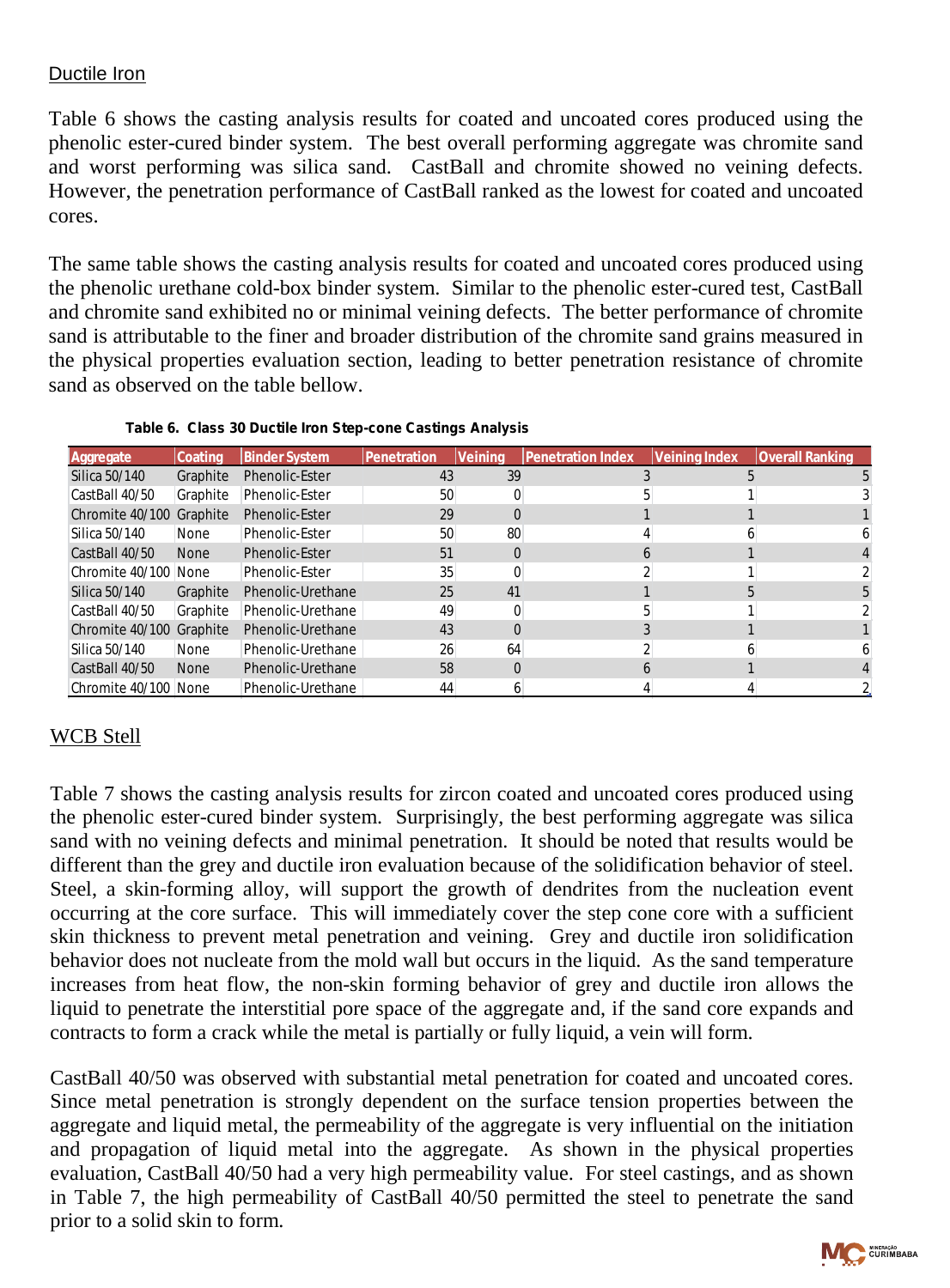Table 7 shows the casting analysis results for coated and uncoated cores produced using the furan binder system. Bauxite did not perform overall when compared to chromite and silica sand. This is attributable to the poor penetration resistance of CastBall.

Table 7 shows the casting analysis results for coated and uncoated cores produced using the phenolic urethane cold-box binder system. As in the case for phenolic ester-cured and furan penetration and veining evaluation, the bauxite product performed the worst. However, no veining defects were observed and the poor overall performance was attributable to the high degree of metal penetration defects observed.

| Aggregate              | Coating     | <b>Binder System</b> | lPenetration      | Veinina | <b>Penetration Index</b> | Veining Index | Overall Ranking |
|------------------------|-------------|----------------------|-------------------|---------|--------------------------|---------------|-----------------|
| Silica 50/140          | Zircon      | Phenolic-Ester       | 0                 | 0       |                          |               |                 |
| CastBall 40/50         | Zircon      | Phenolic-Ester       | 61                |         |                          |               |                 |
| Chromite 40/100 Zircon |             | Phenolic-Ester       | 15                |         |                          |               |                 |
| Silica 50/140          | None        | Phenolic-Ester       | 8                 |         |                          |               |                 |
| CastBall 40/50         | <b>None</b> | Phenolic-Ester       | 31                |         |                          |               |                 |
| Chromite 40/100 None   |             | Phenolic-Ester       | 19                |         |                          |               |                 |
| Silica 50/140          | Zircon      | Furan                | 21                |         |                          |               |                 |
| CastBall 40/50         | Zircon      | Furan                | 34                |         |                          |               |                 |
| Chromite 40/100 Zircon |             | Furan                | $\mathbf{\Omega}$ |         |                          |               |                 |
| Silica 50/140          | None        | Furan                | 11                | b       |                          |               |                 |
| CastBall 40/50         | <b>None</b> | Furan                | 27                |         |                          |               |                 |
| Chromite 40/100 None   |             | Furan                | 32                |         |                          |               |                 |
| Silica 50/140          | Zircon      | Phenolic-Urethane    | 9                 |         |                          |               |                 |
| CastBall 40/50         | Zircon      | Phenolic-Urethane    | 41                |         |                          |               |                 |
| Chromite 40/100 Zircon |             | Phenolic-Urethane    | 9                 |         |                          |               |                 |
| Silica 50/140          | None        | Phenolic-Urethane    | h                 |         |                          |               |                 |
| CastBall 40/50         | <b>None</b> | Phenolic-Urethane    | 61                |         |                          |               |                 |
| Chromite 40/100 None   |             | Phenolic-Urethane    | 29                |         |                          |               |                 |

*Table 7. WCB Steel Step-cone Castings Analysis*

#### Step Cone Casting Analysis – Part 2

Additional step cone castings were poured to evaluate three CastBall sizes that were engineered to combat metal penetration. The aggregates investigated were CastBall 40/70, CastBall 40/100, and CastBall 70/140. Screen distribution and GFN values for these aggregates are presented in Table 1 and 2. The purpose of the testing was to broaden the screen distribution and increase the GFN to decrease the high susceptibility of metal penetration observed with the CastBall 40/50. Since no veining defects were observed with the bauxite product, only metal penetration was evaluated upon sectioning the castings. Additionally, only class 30 grey iron and low carbon, low alloy steel were poured into phenolic urethane cold box cores. Table 8 presents the metal penetration evaluation for class 30 grey iron and low carbon steel, respectively.

When comparing the metal penetration index values presented in Table 5 with the penetration index values in Table 8 for a class 30 grey iron, the resistance to metal penetration improved considerably, demonstrating a broader distribution and finer GFN improves the casting performance of the bauxite product. For CastBall 40/50 product, the average penetration index was 49.3 and 57.5 for graphite coated and uncoated step cone cores, respectively. The finer GFN and broader distribution lowered the penetration index value to a range of 30 to 40 for both graphite coated and uncoated cores.

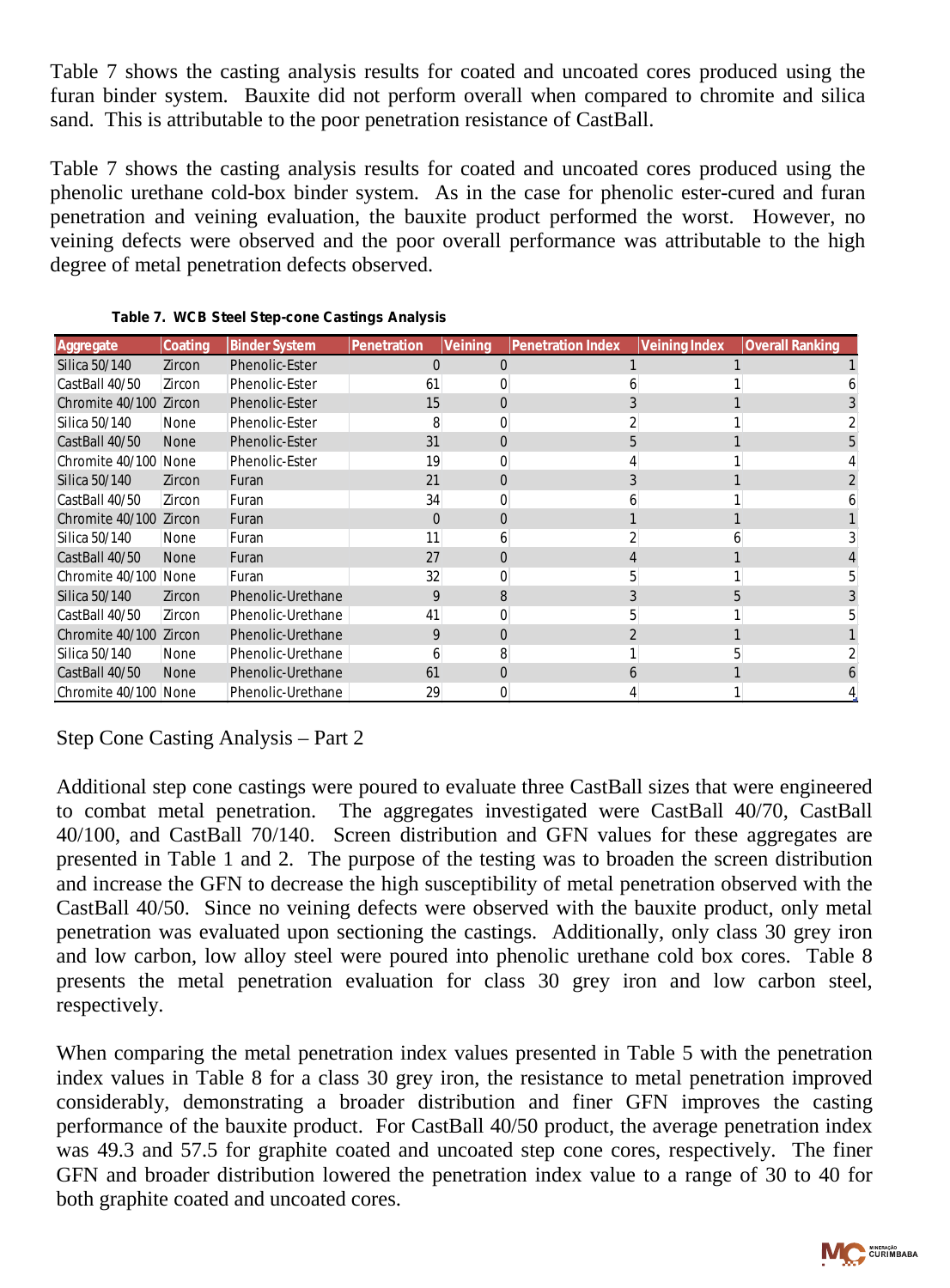#### *Table 8. Step-cone analysis for class 35 grey iron.*

| Aggregate            | Coated | <b>Penetration Index</b> | <b>Penetration Rank</b> |   |
|----------------------|--------|--------------------------|-------------------------|---|
| CastBall 40/70 No    |        | 37                       |                         |   |
| CastBall 30/150 No   |        | 42                       |                         | 5 |
| CastBall 50/150 No   |        | 32                       |                         |   |
| CastBall 40/70   Yes |        | 32                       |                         |   |
| CastBall 30/150 Yes  |        | 32                       |                         |   |
| CastBall 50/150 Yes  |        | 43                       |                         |   |

Similar comparison between Table 7 and Table 9 for the low carbon steel was performed. It is difficult to definitively conclude a positive effect to increasing the GFN and distribution of the bauxite product based on table comparison. The penetration index for silica sand was appreciably higher in Table 9 and makes the baseline comparison difficult. However, based on the silica penetration index value differences between Table 7 and 9, if a factor of 5 is used to raise the penetration index value in Table 7 to similar values in Table 9, the adjusted penetration index value in Table 7 for CastBall 30/50 increases to roughly 200 and 300 for zircon coated and uncoated step cones, respectively. Using these adjusted values to compare to the bauxite products presented in Table 9, significant improved metal penetration resistance can be inferred from the data.

| Aggregate           | Coated | Penetration Index | <b>Penetration Rank</b> |                |
|---------------------|--------|-------------------|-------------------------|----------------|
| Silica              | Yes    | -21               |                         |                |
| CastBall 40/70      | Yes    | 84                |                         | 8              |
| CastBall 30/150 Yes |        | 75                |                         |                |
| CastBall 50/150 Yes |        | 52                |                         |                |
| Silica              | No     | 46                |                         | 3              |
| CastBall 40/70      | No.    | 63                |                         | 6              |
| CastBall 30/150 No  |        | 45                |                         | $\overline{2}$ |
| CastBall 50/150     | No.    | 54                |                         | 5              |

*Table 9. Step-cone analysis for low carbon, low alloy steel.*

#### Gertzman Casting Analysis

Series of Gertzman test casting were performed to investigate the new synthetic aggregate CastBall 40/100. The experimental binder system used for the test cores was 1.25% phenolic urethane no-bake poured with a class 35 grey iron at 2600oF. Two Gertzman molds were poured using CastBall 40/100 and silica sand with zircon coated and uncoated test cores.

As expected, the silica sand exhibited massive metal penetration in the uncoated condition and extensive veining defects for the zircon coated cores. The CastBall 40/100 product did not exhibit any veining defects for the coated and uncoated condition. Slight metal penetration was observed for both the uncoated and zircon coated cores. Aggregate distribution contributes significantly to penetration resistance for the CastBall. CastBall 40/100 product performed equal well when compared to chromite and zircon sand.

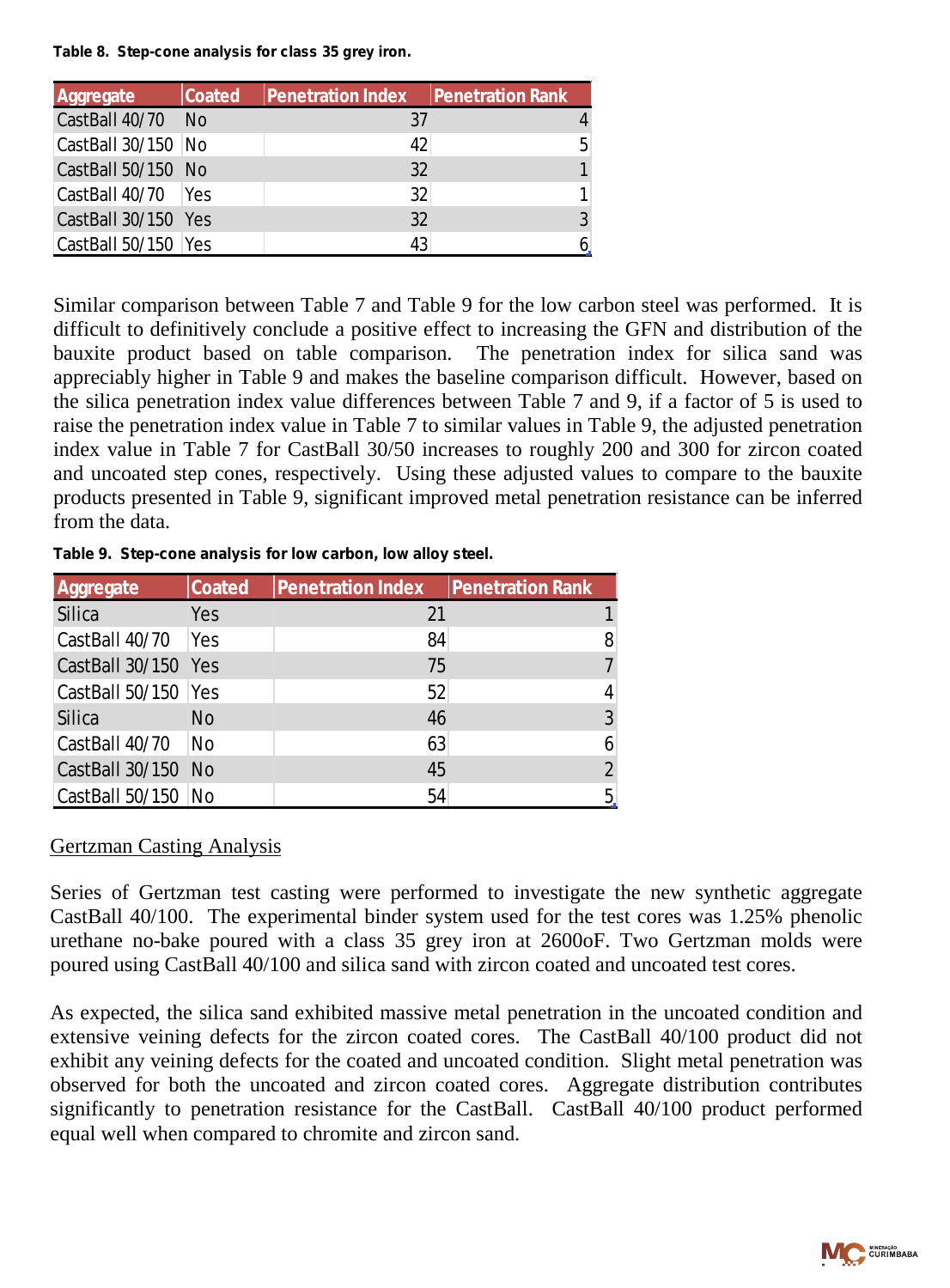## Industrial Casting Trial

A casting trial at a steel alloy foundry was performed to advance the product from the laboratory environment to actual part production, measuring the performance the bauxite product to silica sand used by the foundry. To observe the performance of CastBall, a complex stainless steel valve body with two internal cores was selected as the test casting. The test casting was selected because the solidification pattern around the two cores produces heat saturation; giving a higher propensity to cause metal penetration, aggregate sintering, and veining. Because of this casting geometry, the foundry coats the two cores with a zircon water based coating. To increase the casting difficulty of CastBall 40/100, the two cores produced were not coated.

The stainless steel casting was poured at 2850oF and allowed to cool for approximately 4 hours before the casting went through shakeout and blast cleaning. The internal features of the stainless steel valve were observed for surface finish, comparing the zircon coated silica sand cores to the uncoated CastBall 40/100 cores. For both castings, no metal penetration or veining defects were observed. CastBall 40/100 cored area showed a slightly rougher surface than the zircon coated silica sand cored area. However, the foundry manager indicated the surface finish of CastBall 40/100 product was accepted and would be included into the finish casting lot.

# **Conclusions**

Assessment of CastBall aggregate indicates performance is comparable to other foundry aggregates available in the foundry industry. No significant physical properties issues were observed to affect the mold making performance of the bauxite product for three different sand binder systems. Physical property evaluation showed the heat capacity property of bauxite is similar to silica sand, expansion characteristics comparable to zircon and chromite sand, and chemical properties analogous to the aggregate materials investigated. Through some modification with the screen distribution, the bauxite product subjected to laboratory and actual casting conditions performed equally well as silica sand, chromite sand, and zircon sand. The series of evaluation tests clearly illustrated CastBall can be used as synthetic sand for the foundry industry.

The m ajor attributes of the bauxite aggregate product are:

- $\checkmark$  Aggregate material is compatible with furan, phenolic ester-cured, and phenolic urethane binder systems. Aside from the differences in screen distribution and GFN, the bauxite aggregate performed equally well as silica and chromite sand.
- $\checkmark$  The lower bulk density of CastBall when compared to chromite sand would create lighter cores and molds.
- $\checkmark$  CastBall exhibited similar expansion characteristics as chromite sand and superior expansion profile when compared to silica sand. Lower overall expansion is inherently related to absence of veining defects in ferrous applications. This was confirmed in the step-cone and Gertzman casting trails with a class 35 iron, 60-40-18 ductile iron, and low carbon, low alloy steel.
- $\checkmark$  Though initial casting trials with the CastBall 40/50 product showed susceptibility to metal penetration, subsequent testing with 40/70, 40/100, and 70/140 products showed substantial improvement to metal penetration resistance by broaden the screen distribution and increasing the grain fineness number (GFN)
- $\checkmark$  The specific heat capacity of CastBall 40/100 exhibited values of silica sand. It would be expected that the CastBall 40/100 product would solidify a casting at a slightly faster rate as silica sand but would be considered more insulating when compared to chromite sand and published data for zircon sand.